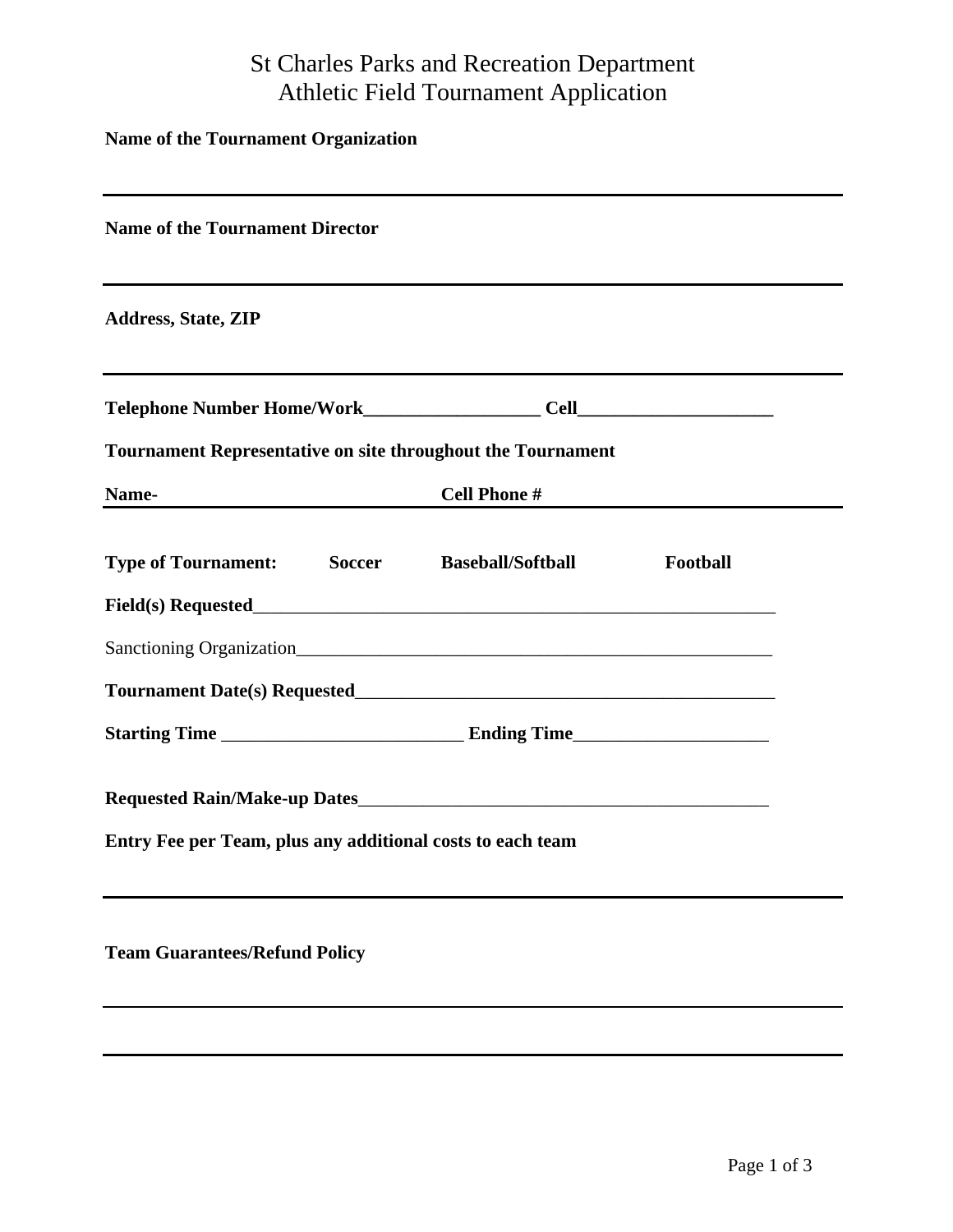| List of sponsors, co-sponsors and donors                                                                                                                                                                                                                                                                                                                                                                                                                                             |
|--------------------------------------------------------------------------------------------------------------------------------------------------------------------------------------------------------------------------------------------------------------------------------------------------------------------------------------------------------------------------------------------------------------------------------------------------------------------------------------|
|                                                                                                                                                                                                                                                                                                                                                                                                                                                                                      |
|                                                                                                                                                                                                                                                                                                                                                                                                                                                                                      |
|                                                                                                                                                                                                                                                                                                                                                                                                                                                                                      |
| Field, pitching rubber and base line dimensions/Soccer Field Sizes                                                                                                                                                                                                                                                                                                                                                                                                                   |
|                                                                                                                                                                                                                                                                                                                                                                                                                                                                                      |
|                                                                                                                                                                                                                                                                                                                                                                                                                                                                                      |
|                                                                                                                                                                                                                                                                                                                                                                                                                                                                                      |
| <b>Type of Event</b>                                                                                                                                                                                                                                                                                                                                                                                                                                                                 |
| Fundraiser: $\Box$ Yes / No $\Box$<br>Yes/No<br><b>Not-for-Profit Status attached</b>                                                                                                                                                                                                                                                                                                                                                                                                |
| <b>Vendors</b>                                                                                                                                                                                                                                                                                                                                                                                                                                                                       |
|                                                                                                                                                                                                                                                                                                                                                                                                                                                                                      |
|                                                                                                                                                                                                                                                                                                                                                                                                                                                                                      |
| By signing the application form, it is agreed the Tournament Director has received, read and<br>understands the Athletic Field Tournament Policy, City of St. Charles Ordinances Chapter 99 and<br>all fees applicable to the use of St Charles Parks and Recreation Department athletic fields.<br>Misuse of athletic fields or falsification of the Tournament as presented in this application may<br>result in rejection, termination of this application or future application. |

Signature of Applicant, Tournament Director:

 **Date of Application** 

**Confirmation of approved tournament dates will be mailed with a receipt of deposit paid.**

**\_\_\_\_\_\_\_\_\_\_\_\_\_\_\_\_\_\_\_\_\_\_\_\_\_\_\_\_\_\_\_\_\_\_\_\_\_\_\_\_\_\_\_\_\_\_\_\_\_\_\_\_\_\_\_\_\_\_\_\_\_\_\_\_\_\_\_\_\_\_\_\_**